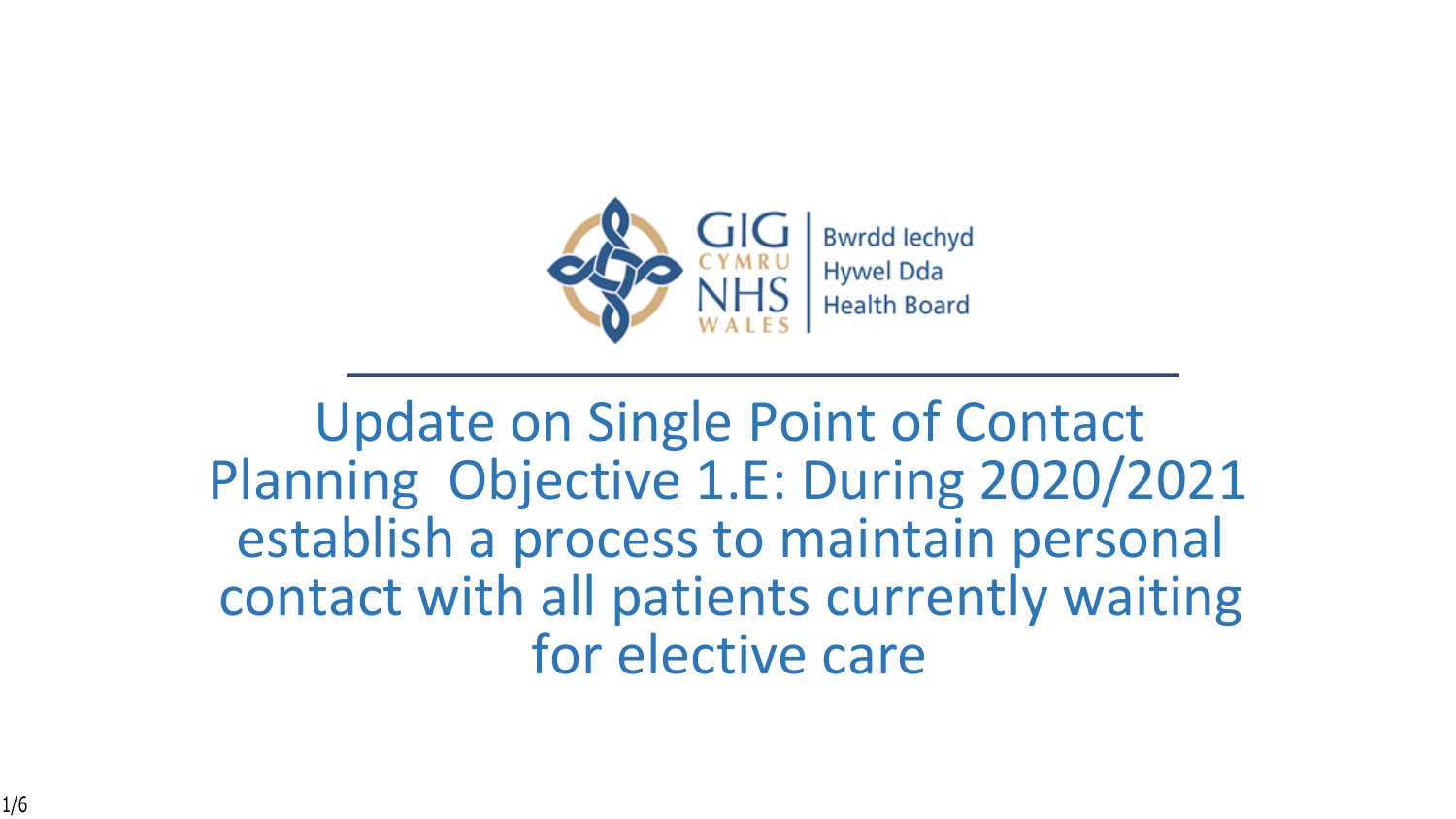## **Situation**

- Awaiting return of responses to first contact letter sent to patients waiting over 52 weeks (excluding ophthalmology and paediatrics)
	- Letters sent to 6342 patients between 13<sup>th</sup> and 18<sup>th</sup> March 2021
	- As of 30<sup>th</sup> March
		- 2843 patients have replied and wish to stay on the waiting list.
		- 159 have replied and wish to be removed from the waiting list.
		- 16 have replied with option 3 and have been contacted to discuss.
		- Numbers accessing the Health Board Life Style advice page have significantly increased following circulation of the letters

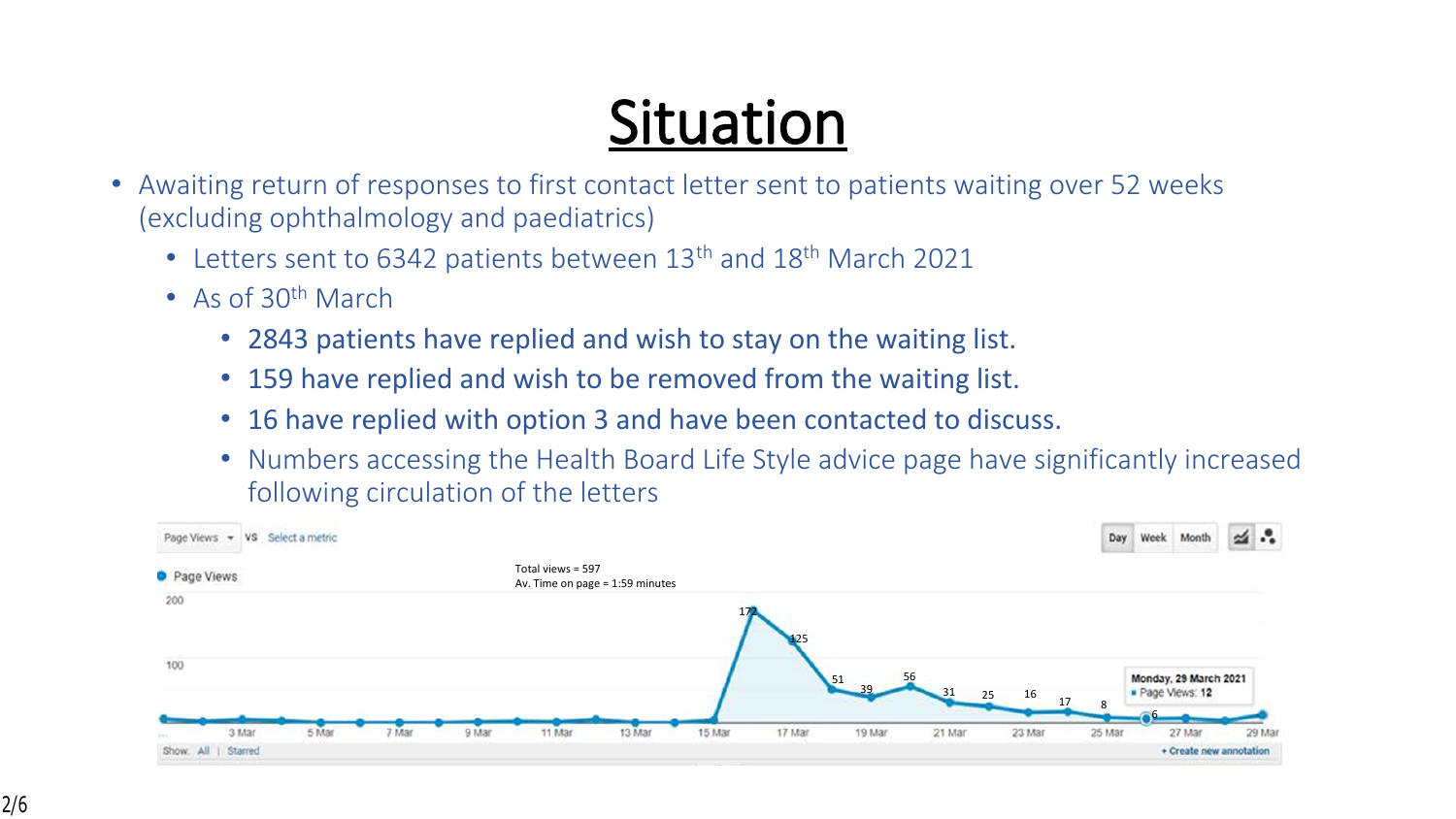### Email & phone call responses to date

- We have had a team of nurses monitoring and replying to the email queries.
- In total, they have received & replied to approx. 15 direct queries from patients.
- Waiting list colleagues have responded to 24 emails with queries from patients who have contacted them, which have been escalated appropriately through the service.
- Waiting list colleagues have received approx. 90 calls from patients across the 4 acute sites with direct queries.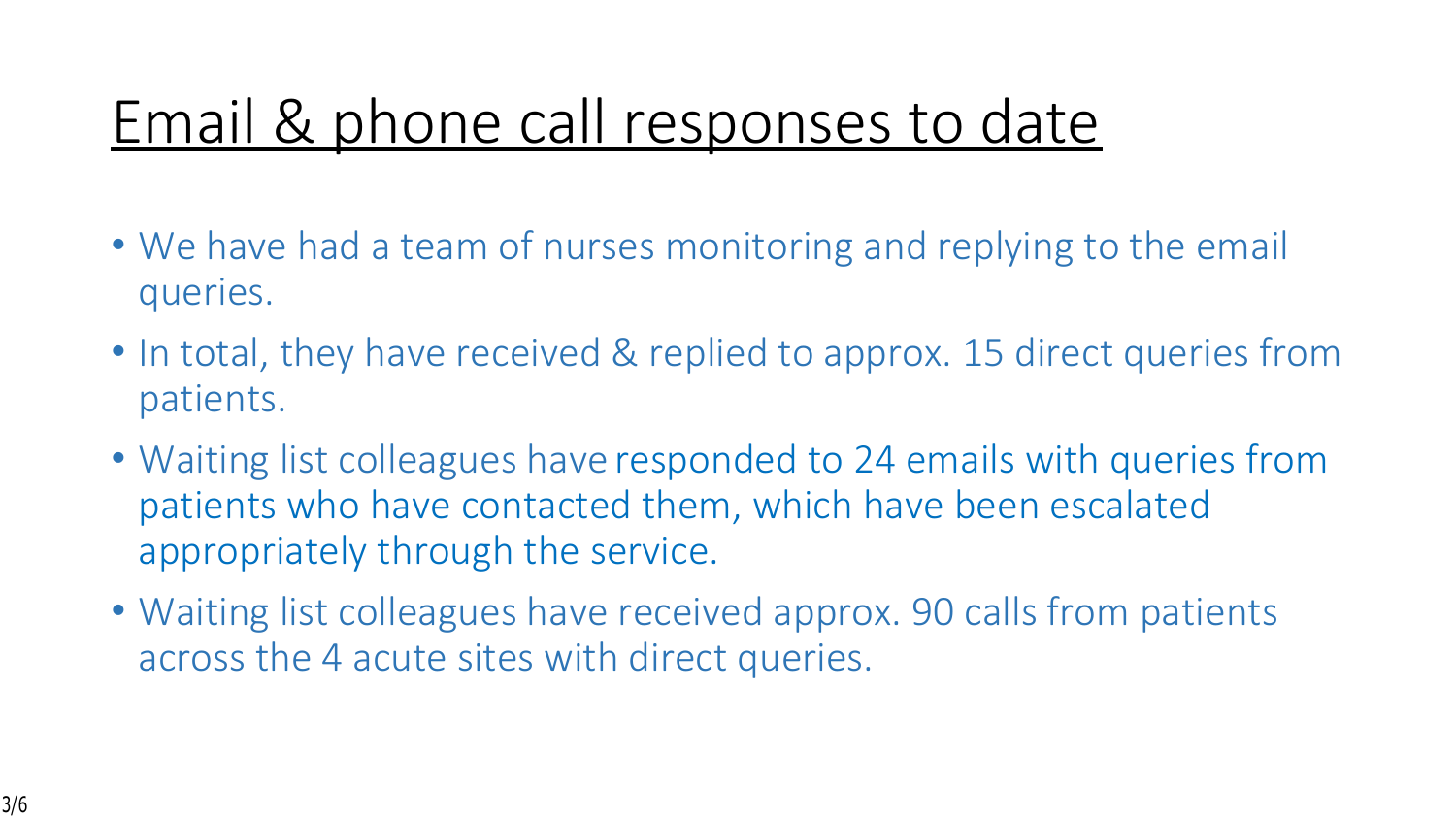#### Next Steps

- Validation of the cohort of orthopaedic patients identified for the pilot for the single point of contact model
	- 363 primary hip and knee replacements patients identified from 3 consultant teams across the 3 counties of the Health Board
		- Scoping of issues raised from contacts during step down of surgery from waiting list co-ordinators and medical secretaries
		- Script for Call handlers being finalised to ensure that conversations with all patients who make contact are appropriate
		- Clinical team supported to develop specific bilingual on-line resources
		- Letter drafted and agreed
		- Call handlers and clinical responders being identified
- Aim to start pilot at end of April 2021
- Roll out of plan to other specialties to be agreed with Planned Care Team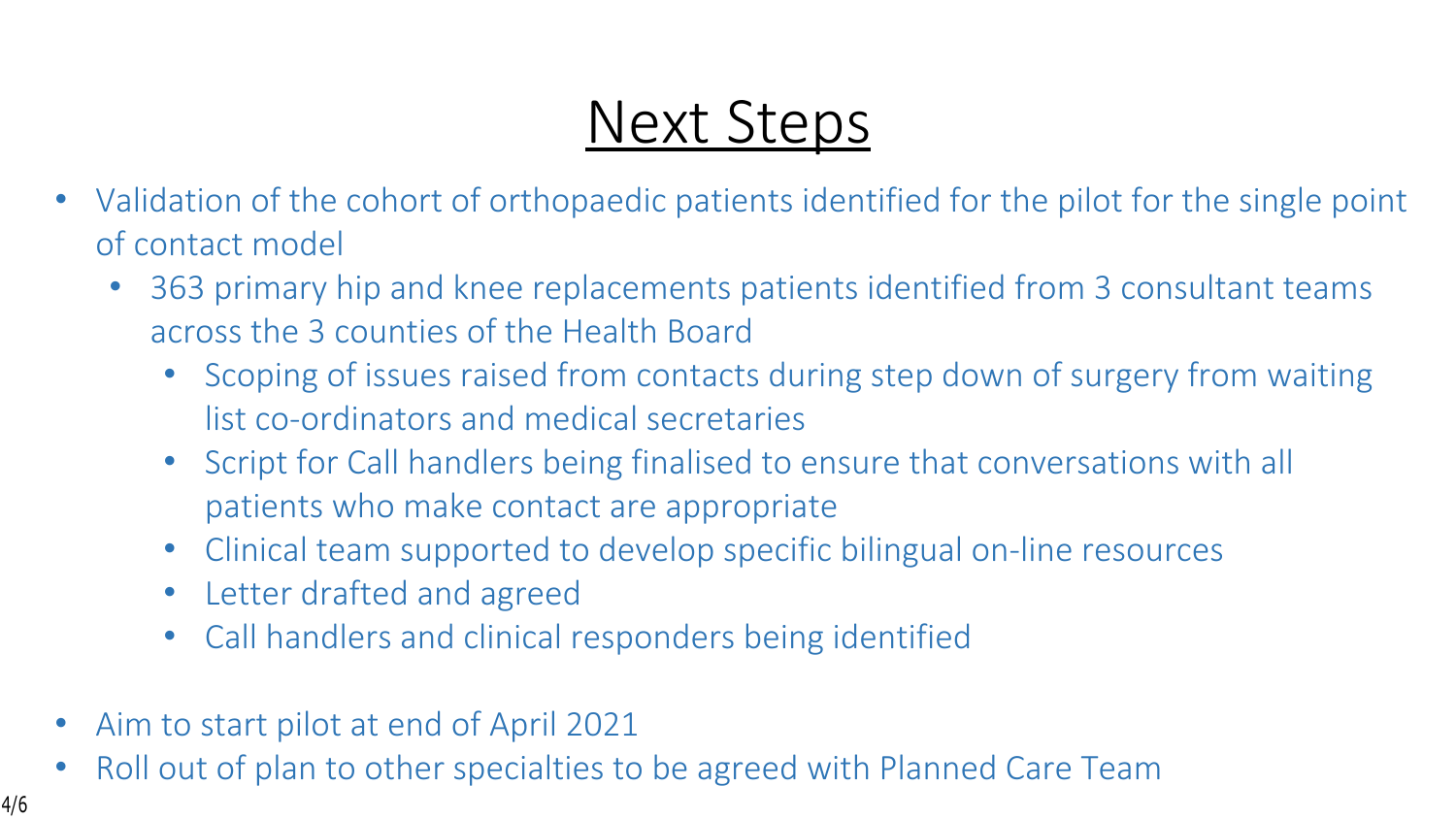# **Risks and Mitigation**

| <b>Risk</b>                                                                                                                                                                         | <b>Mitigation</b>                                                                                                          |
|-------------------------------------------------------------------------------------------------------------------------------------------------------------------------------------|----------------------------------------------------------------------------------------------------------------------------|
| Operational pressure may impact on timescale of delivery                                                                                                                            | Project implementation plan with key milestones to ensure delays are planned<br>and managed effectively                    |
| Definition and scope of project required                                                                                                                                            | Oversite Group established chaired by Director of NQ&PE and Director of<br>Operations to define and monitor project scope. |
| Project implementation plan requires a phased approach to ensure that patient<br>needs are addressed for each specialty/condition which may result in a<br>perception of inequality | Comprehensive roll out plan being developed to ensure that equity across all<br>counties is assured                        |
| Patients may share single point of contact information with others public who are<br>not being targeted at this time                                                                | Call handlers will have a script to ensure information is consistent and current.<br>Communication plan being developed.   |
| Delay to project delivery due to recruitment into key project roles                                                                                                                 | Workforce plan to be confirmed following pilot and at each stage of the<br>implementation plan.                            |
| Model is based on clinical sign off and ownership of communications with<br>patients (in line with best practice from behavioural science).                                         | Ensuring clinicians are engaged in each step as the project rolls out                                                      |
| Multiple patient engagement digital platforms available across the health board<br>which may cause confusion fand disengagement forr patient                                        | Project digital working group will ensure the most appropriate digital platforms<br>are used for each speciality           |
| Single point of contact is dependant on the Command Centre - Current command<br>centre environment is not sustainable or appropriate for long term use                              | Project group is working with estates to scope and commission a more suitable<br>environment                               |